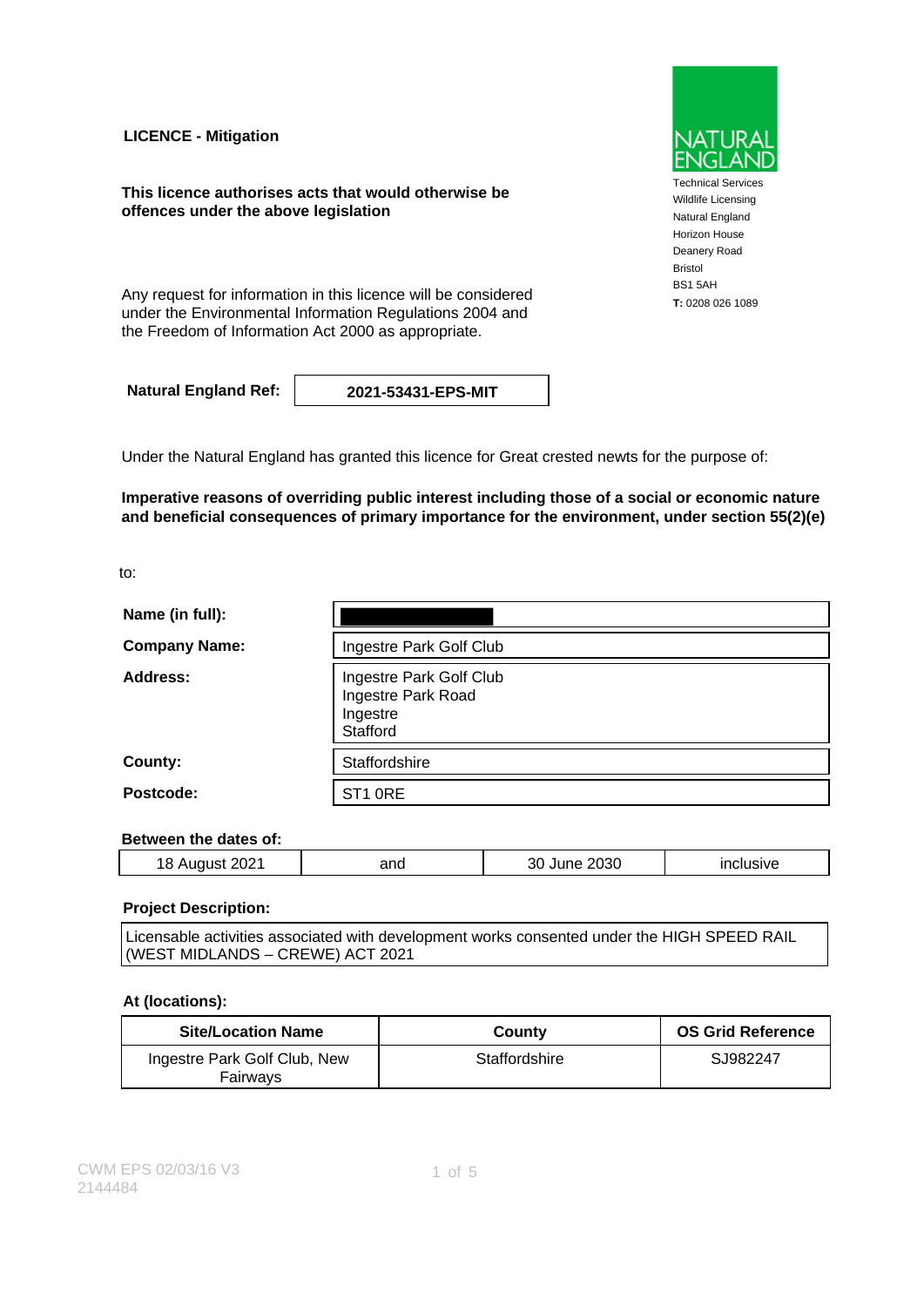### **For the following Species; activities and methods:**

| <b>Species Common Name</b><br>(Taxonomic Name) | <b>Activity</b>                                                                | Method                                   |
|------------------------------------------------|--------------------------------------------------------------------------------|------------------------------------------|
| Great crested newt<br>(Triturus cristatus)     | Capture; Damage resting<br>place; Destroy resting<br>place; Disturb; Transport | By hand; Destructive search; Hand search |

### **For the following licensable activities and maximum numbers:**

| <b>Licensable Activity</b> | <b>Permitted Species</b><br><b>Common Name</b> | <b>Maximum Number</b>                   |
|----------------------------|------------------------------------------------|-----------------------------------------|
| Capture                    | Great crested newt                             | 50                                      |
| Damage resting place       | Great crested newt                             | See Additional Condition for<br>details |
| Destroy resting place      | Great crested newt                             | See Additional Condition for<br>details |
| <b>Disturb</b>             | Great crested newt                             | Not Specified                           |
| Transport                  | Great crested newt                             | 50                                      |

# **PLEASE NOTE**

The maximum number(s) stated in the above table refers to the maximum number of individuals of the stated species that can be captured or transported under the terms of this licence and the maximum number/s of resting places or breeding sites that can be damaged or destroyed under this licence (if applicable). Maximum numbers cannot be specified and do not apply to disturbance activities. Where applicable, please also refer to the special conditions outlined in your licence Annex for further details on how this/these maximum number(s) applies/apply to the activities permitted under your licence.

**This licence is granted subject to the licensee, including servants and named agents, adhering to the conditions and notes specified below and to the activities agreed in the Method Statement, or Annex and Work Schedule, between the licensee and Natural England. The Method Statement, or Annex, for the mitigation scheme is appended to this licence. The following person is authorised to act on behalf of the licensee:**

| <b>Consultant Name:</b> |                                        |
|-------------------------|----------------------------------------|
|                         | c/o 3 Harper Close<br>Macclesfield     |
| County:                 | Cheshire                               |
| Postcode:               | <b>SK117QG</b>                         |
| Signature:              | Date:<br>18 August 2021                |
|                         | (for and on behalf of Natural England) |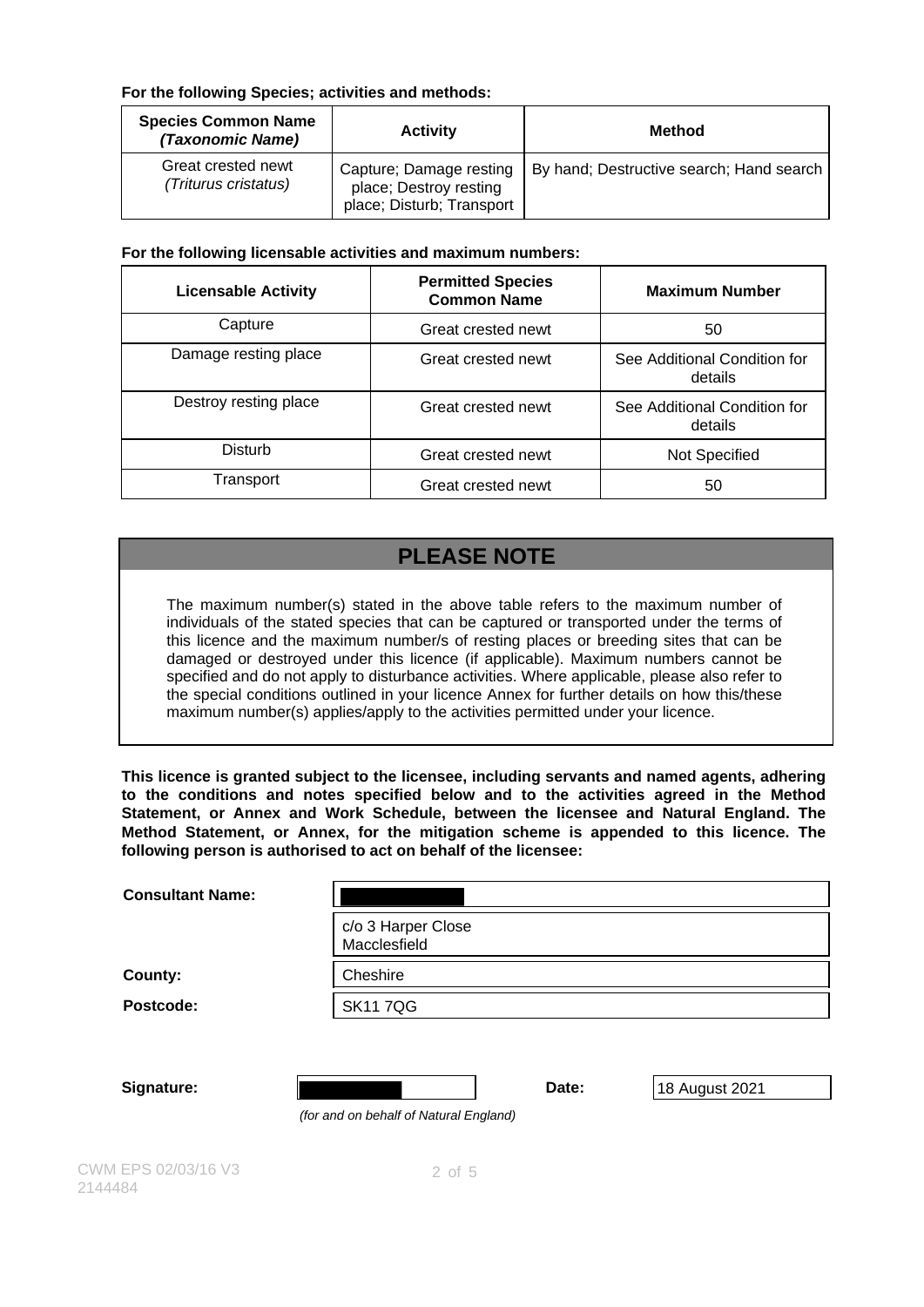## **WARNING**

- **This licence authorises acts that would otherwise be offences under the . Any departure from the conditions relating to this licence may be an offence under that legislation;**
- **This licence conveys no authority for actions prohibited by any other legislation;**
- **This licence can be modified or revoked at any time by Natural England, but this will not be done unless there are good reasons for doing so. The licence is likely to be revoked immediately if it is discovered that false information had been provided which resulted in the issue of the licence.**
- **Bodies corporate and their directors/secretaries are liable for offences under the .**

### **LICENCE CONDITIONS**

- 1. The licensee is responsible for ensuring that operations comply with all terms and conditions of the licence.
- 2. While engaged in the activities to which this licence applies the licensee shall make a copy of the licence (including any Annex and Work Schedule if applicable) available for inspection on each site where the activities are taking place and shall produce it on demand to any constable or an officer of Natural England.
- 3. No agent of the licensee shall carry out any of the activities to which this licence (including any Annex and Work Schedule if applicable) applies unless authorised in writing by the licensee, appointing them the licensee's agent. The agent shall make a copy of the authorisation available for and shall produce it on demand to any constable or officer of Natural England.
- 4. The licensee must submit a written report of actions taken under the licence (including any Annex and Work Schedule if applicable), even if no action is taken, and send it to the Natural England officer at the address shown at the top of the report form, to arrive not later than 14 days (two weeks) after the expiry of the licence. Failure to make reports may result in the licence being revoked and/or the refusal to grant subsequent licences. Please note some licences may have additional reporting requirements specified in an attached Annex.
- 5. It is a condition of the licence (including any Annex and Work Schedule if applicable) that any post development monitoring data (e.g. survey data and habitat assessment) including nil returns are submitted to Natural England to arrive no later than 14 days (two weeks) after the expiry of the licence or as specified in any Annex. Post development survey data (except nil returns) must also be sent to the relevant Local Biological Records centre within this time period.
- 6. A person authorised by the licensee shall provide him/her with such information as is within his/ her knowledge and is necessary for the report, which the licensee is required to make to Natural England.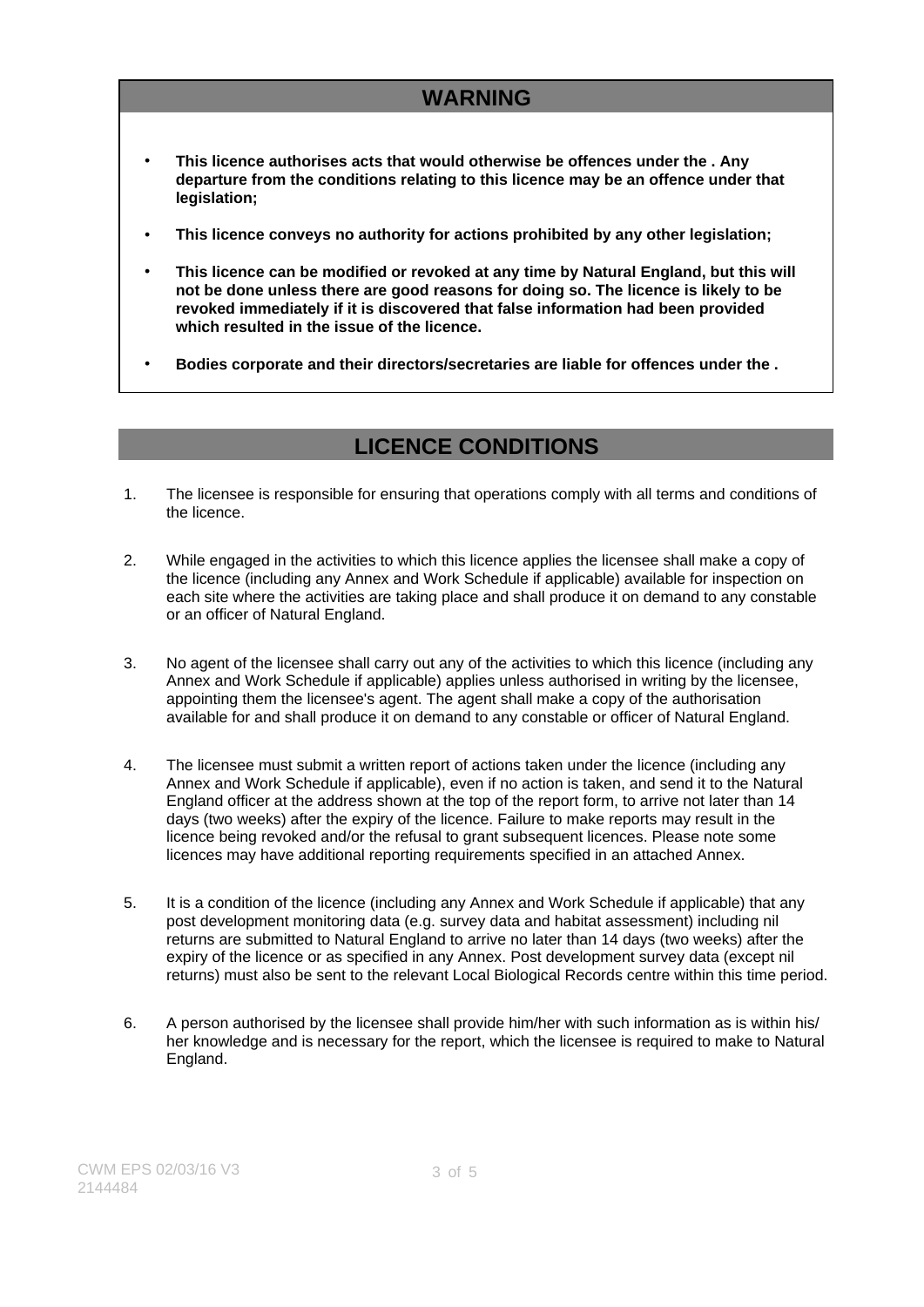# **LICENCE CONDITIONS**

- 7. The licensee shall permit an officer of Natural England, accompanied by such persons as he/ she considers necessary for the purpose, on production of his/her identification on demand, reasonable access to the site for monitoring purposes and to be present during any operations carried out under the authority of this licence for the purpose of ascertaining whether the conditions of this licence are being, or have been, complied with. The licensee shall give all reasonable assistance to an officer of Natural England and any persons accompanying him/her.
- 8. The licensee, including servants and named agents, must adhere to the activities; the licensable methods; the numbers per species (if relevant) and the timescales agreed between the Licensee and Natural England in the Method Statement or, if applicable, in the Annex and Work Schedule attached to the licence.
- 9. All activities authorised by this licence, and all equipment used in connection herewith shall be carried out, constructed and maintained (as the case may be) so as to avoid cruelty, unnecessary injury or distress to any species covered by this licence.
- 10. Methods used in connection with the execution of this licence must comply with the relevant published mitigation guidelines, unless otherwise agreed with Natural England.
- 11. Good practice and reasonable avoidance measures must be followed at all times.
- 12. All records are to be made available for inspection at any reasonable time by Natural England.
- 13. The licensee and named ecologist are responsible for all activities of the persons they have appointed in connection with this licence.
- 14. The ecologist named on the licence is authorised to appoint such persons in writing to enable them to handle Great crested newts for the specific task of relocating animals from pitfall traps and/or artificial refugia (e.g. carpet tiles) either to the opposite side of the exclusion fencing or to the receptor site, as appropriate. Those appointed persons will be classed as assistants and will only be covered by this licence if they have received appropriate training which includes the handling and welfare of the species. Such persons, who may be site staff or field workers are not required to hold individual Great crested newt licences and may work unsupervised. Persons appointed as assistants by the ecologist named on this licence will be required to produce on demand their written authorisation to a police constable or an officer of Natural England.
- 15. It is a condition of this licence that you must have obtained prior consent from all landowners and/or occupiers before commencing any activities that are authorised by this licence.

#### Additional Condition(s):

AC01 Special conditions apply to this mitigation licence that are in addition to the standard licence conditions listed above. These are detailed within the attached Annex and all persons acting under this licence must ensure that operations comply with all these terms and conditions (including any Annex and Work Schedule if applicable).